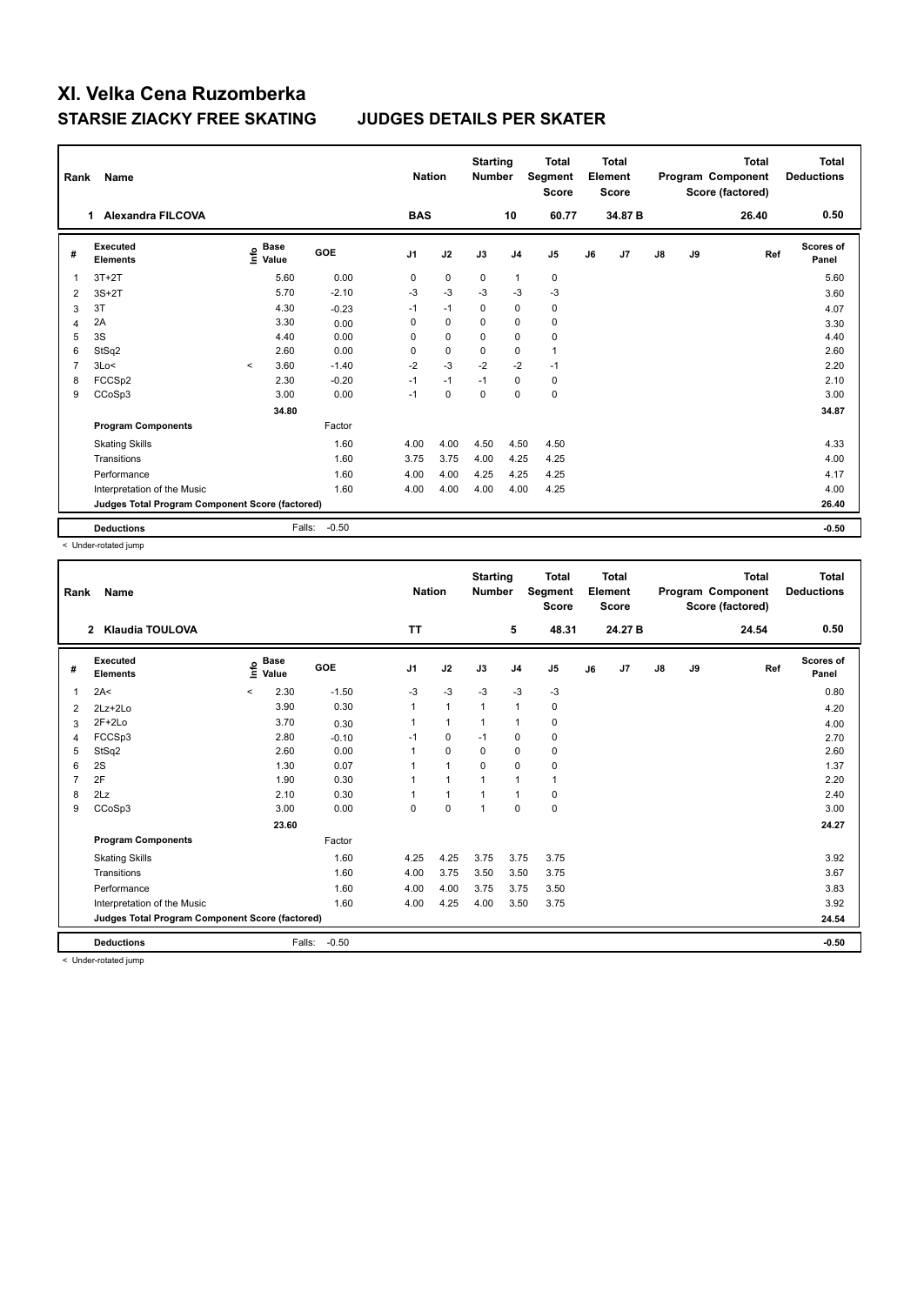| Rank           | Name                                            |                    |       |         | <b>Nation</b>  |              | <b>Starting</b><br><b>Number</b> |                | Total<br>Segment<br><b>Score</b> |    | <b>Total</b><br>Element<br><b>Score</b> |               |    | <b>Total</b><br>Program Component<br>Score (factored) | <b>Total</b><br><b>Deductions</b> |
|----------------|-------------------------------------------------|--------------------|-------|---------|----------------|--------------|----------------------------------|----------------|----------------------------------|----|-----------------------------------------|---------------|----|-------------------------------------------------------|-----------------------------------|
|                | Zuzana DAUBNEROVA<br>3                          |                    |       |         | <b>BAP</b>     |              |                                  | 9              | 47.64                            |    | 22.17                                   |               |    | 25.47                                                 | 0.00                              |
| #              | Executed<br><b>Elements</b>                     | $\frac{6}{5}$ Base |       | GOE     | J <sub>1</sub> | J2           | J3                               | J <sub>4</sub> | J <sub>5</sub>                   | J6 | J7                                      | $\mathsf{J}8$ | J9 | Ref                                                   | <b>Scores of</b><br>Panel         |
| 1              | $2F+2Lo$                                        |                    | 3.70  | 0.00    | 0              | $\mathbf 0$  | $\mathbf 0$                      | $\mathbf{1}$   | 0                                |    |                                         |               |    |                                                       | 3.70                              |
| 2              | 1A                                              |                    | 1.10  | 0.00    | 0              | $\mathbf 0$  | $\Omega$                         | $\mathbf 0$    | 0                                |    |                                         |               |    |                                                       | 1.10                              |
| 3              | $2Lz+2T$                                        |                    | 3.40  | 0.00    | 0              | 0            | 0                                | $\mathbf 0$    | 0                                |    |                                         |               |    |                                                       | 3.40                              |
| 4              | StSq2                                           |                    | 2.60  | 0.17    | 0              | $\mathbf{1}$ | 0                                | $\mathbf 0$    | $\mathbf{1}$                     |    |                                         |               |    |                                                       | 2.77                              |
| 5              | 2Lo                                             |                    | 1.80  | 0.00    | 0              | $\mathbf 0$  | $\mathbf 0$                      | $\mathbf 0$    | $\pmb{0}$                        |    |                                         |               |    |                                                       | 1.80                              |
| 6              | FCCSp3                                          |                    | 2.80  | 0.50    | 0              | $\mathbf{1}$ | 1                                | $\mathbf{1}$   | $\mathbf{1}$                     |    |                                         |               |    |                                                       | 3.30                              |
| $\overline{7}$ | 2F                                              |                    | 1.90  | 0.00    | 0              | $\mathbf 0$  | $\mathbf 0$                      | $\mathbf 0$    | 0                                |    |                                         |               |    |                                                       | 1.90                              |
| 8              | 2Lz<                                            | $\prec$            | 1.50  | $-0.30$ | 0              | $-1$         | $-1$                             | $-1$           | $-1$                             |    |                                         |               |    |                                                       | 1.20                              |
| 9              | CCoSp3                                          |                    | 3.00  | 0.00    | $\mathbf 0$    | $\pmb{0}$    | $\mathbf 0$                      | $\mathbf 0$    | $\mathbf{1}$                     |    |                                         |               |    |                                                       | 3.00                              |
|                |                                                 |                    | 21.80 |         |                |              |                                  |                |                                  |    |                                         |               |    |                                                       | 22.17                             |
|                | <b>Program Components</b>                       |                    |       | Factor  |                |              |                                  |                |                                  |    |                                         |               |    |                                                       |                                   |
|                | <b>Skating Skills</b>                           |                    |       | 1.60    | 4.00           | 4.25         | 4.25                             | 4.25           | 3.75                             |    |                                         |               |    |                                                       | 4.17                              |
|                | Transitions                                     |                    |       | 1.60    | 3.75           | 4.00         | 4.00                             | 3.75           | 3.50                             |    |                                         |               |    |                                                       | 3.83                              |
|                | Performance                                     |                    |       | 1.60    | 4.00           | 4.25         | 4.25                             | 3.75           | 3.75                             |    |                                         |               |    |                                                       | 4.00                              |
|                | Interpretation of the Music                     |                    |       | 1.60    | 4.00           | 4.25         | 4.25                             | 3.50           | 3.50                             |    |                                         |               |    |                                                       | 3.92                              |
|                | Judges Total Program Component Score (factored) |                    |       |         |                |              |                                  |                |                                  |    |                                         |               |    |                                                       | 25.47                             |
|                | <b>Deductions</b>                               |                    |       |         |                |              |                                  |                |                                  |    |                                         |               |    |                                                       | 0.00                              |

| Rank | Name                                            |                                  |            | <b>Nation</b>  |              | <b>Starting</b><br><b>Number</b> |                | <b>Total</b><br>Segment<br><b>Score</b> |    | <b>Total</b><br>Element<br><b>Score</b> |               |    | <b>Total</b><br>Program Component<br>Score (factored) | <b>Total</b><br><b>Deductions</b> |
|------|-------------------------------------------------|----------------------------------|------------|----------------|--------------|----------------------------------|----------------|-----------------------------------------|----|-----------------------------------------|---------------|----|-------------------------------------------------------|-----------------------------------|
|      | <b>Linda LENGYELOVA</b><br>4                    |                                  |            | ZAF            |              |                                  | 6              | 46.47                                   |    | 21.67                                   |               |    | 24.80                                                 | 0.00                              |
| #    | Executed<br><b>Elements</b>                     | <b>Base</b><br>e Base<br>⊆ Value | <b>GOE</b> | J <sub>1</sub> | J2           | J3                               | J <sub>4</sub> | J5                                      | J6 | J7                                      | $\mathsf{J}8$ | J9 | Ref                                                   | <b>Scores of</b><br>Panel         |
| 1    | 1A                                              | 1.10                             | 0.00       | 0              | $\mathbf 0$  | $\mathbf 0$                      | $\mathbf{1}$   | $\pmb{0}$                               |    |                                         |               |    |                                                       | 1.10                              |
| 2    | $2Lz + 2Lo$                                     | 3.90                             | $-0.30$    | $-1$           | $-1$         | $-1$                             | $-2$           | $-1$                                    |    |                                         |               |    |                                                       | 3.60                              |
| 3    | 2S                                              | 1.30                             | 0.00       | 0              | 0            | $\mathbf 0$                      | 0              | 0                                       |    |                                         |               |    |                                                       | 1.30                              |
| 4    | CCoSp3                                          | 3.00                             | 0.00       | $\Omega$       | 0            | $\Omega$                         | 0              | 0                                       |    |                                         |               |    |                                                       | 3.00                              |
| 5    | StSq2                                           | 2.60                             | 0.50       |                | $\mathbf{1}$ | 1                                | $\mathbf{1}$   | $\mathbf{1}$                            |    |                                         |               |    |                                                       | 3.10                              |
| 6    | FCSSp3                                          | 2.60                             | 0.17       |                | $\mathbf 0$  | $\mathbf 0$                      | $\mathbf{1}$   | 0                                       |    |                                         |               |    |                                                       | 2.77                              |
|      | 2Lz                                             | 2.10                             | $-0.60$    | $-2$           | $-2$         | $-2$                             | $-2$           | $-2$                                    |    |                                         |               |    |                                                       | 1.50                              |
| 8    | $2F+2Lo$                                        | 3.70                             | $-0.30$    | $-1$           | $-1$         | $-1$                             | $-2$           | $-1$                                    |    |                                         |               |    |                                                       | 3.40                              |
| 9    | 2F                                              | 1.90                             | 0.00       | $\overline{1}$ | $\pmb{0}$    | $\mathbf 0$                      | 0              | $\pmb{0}$                               |    |                                         |               |    |                                                       | 1.90                              |
|      |                                                 | 22.20                            |            |                |              |                                  |                |                                         |    |                                         |               |    |                                                       | 21.67                             |
|      | <b>Program Components</b>                       |                                  | Factor     |                |              |                                  |                |                                         |    |                                         |               |    |                                                       |                                   |
|      | <b>Skating Skills</b>                           |                                  | 1.60       | 4.00           | 4.00         | 4.00                             | 4.00           | 3.75                                    |    |                                         |               |    |                                                       | 4.00                              |
|      | Transitions                                     |                                  | 1.60       | 3.75           | 4.00         | 3.75                             | 3.75           | 3.75                                    |    |                                         |               |    |                                                       | 3.75                              |
|      | Performance                                     |                                  | 1.60       | 4.00           | 4.25         | 4.00                             | 3.75           | 3.50                                    |    |                                         |               |    |                                                       | 3.92                              |
|      | Interpretation of the Music                     |                                  | 1.60       | 3.75           | 4.25         | 4.25                             | 3.50           | 3.50                                    |    |                                         |               |    |                                                       | 3.83                              |
|      | Judges Total Program Component Score (factored) |                                  |            |                |              |                                  |                |                                         |    |                                         |               |    |                                                       | 24.80                             |
|      | <b>Deductions</b>                               |                                  |            |                |              |                                  |                |                                         |    |                                         |               |    |                                                       | 0.00                              |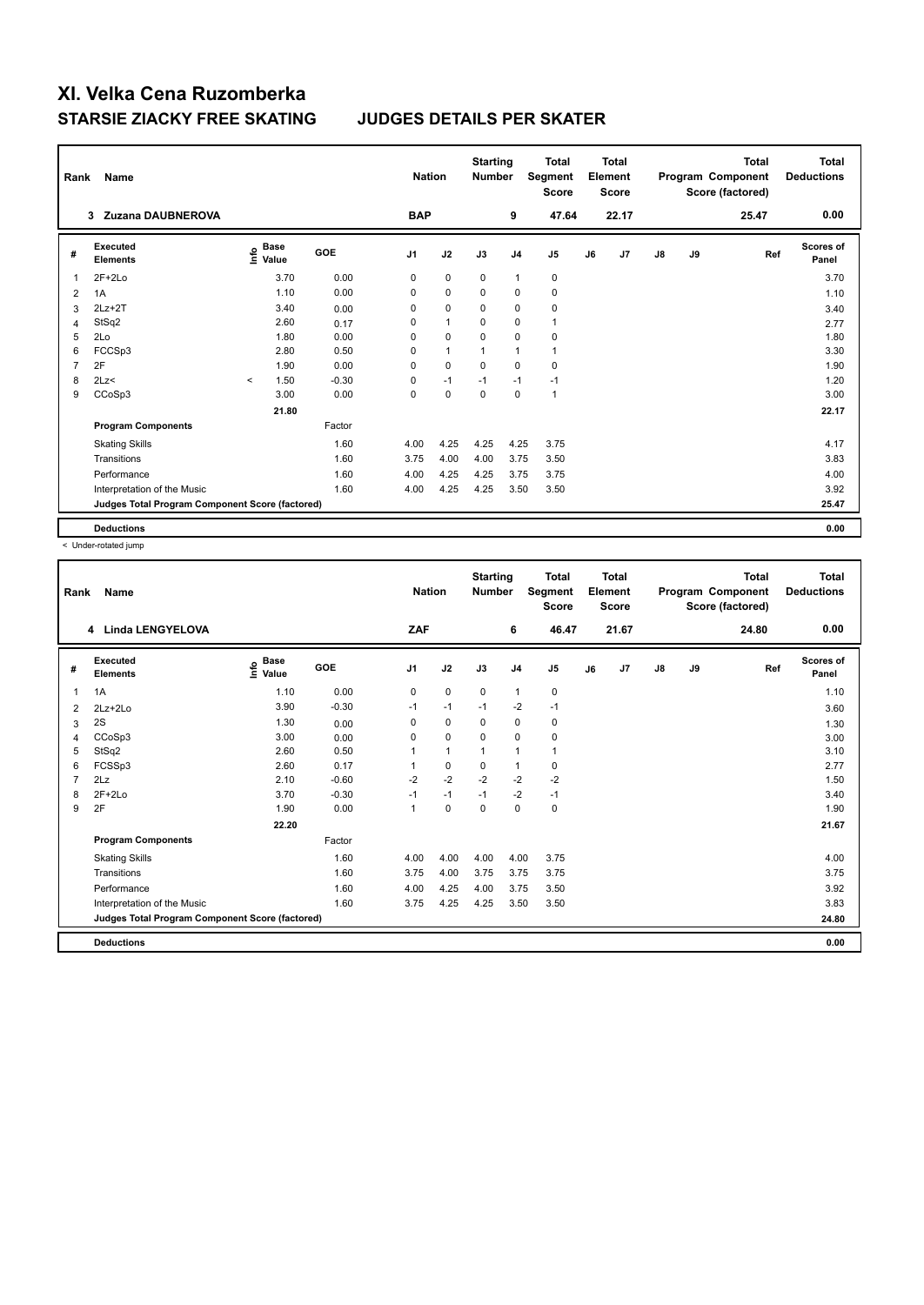| Rank           | Name                                            |         |                                           |            | <b>Nation</b>  |             | <b>Starting</b><br><b>Number</b> |                | <b>Total</b><br>Segment<br><b>Score</b> |    | <b>Total</b><br>Element<br><b>Score</b> |               |    | <b>Total</b><br>Program Component<br>Score (factored) | Total<br><b>Deductions</b> |
|----------------|-------------------------------------------------|---------|-------------------------------------------|------------|----------------|-------------|----------------------------------|----------------|-----------------------------------------|----|-----------------------------------------|---------------|----|-------------------------------------------------------|----------------------------|
|                | Liliana PLACKOVA<br>5                           |         |                                           |            | <b>NMV</b>     |             |                                  | $\overline{7}$ | 45.24                                   |    | 21.50                                   |               |    | 23.74                                                 | 0.00                       |
| #              | Executed<br><b>Elements</b>                     |         | $\frac{e}{E}$ Base<br>$\frac{E}{E}$ Value | <b>GOE</b> | J <sub>1</sub> | J2          | J3                               | J <sub>4</sub> | J <sub>5</sub>                          | J6 | J7                                      | $\mathsf{J}8$ | J9 | Ref                                                   | <b>Scores of</b><br>Panel  |
| $\overline{1}$ | 1A                                              |         | 1.10                                      | 0.00       | 0              | $\mathbf 0$ | $\mathbf 0$                      | $\mathbf 0$    | $\mathbf 0$                             |    |                                         |               |    |                                                       | 1.10                       |
| 2              | $2Lz<+2T$                                       | $\prec$ | 2.80                                      | $-0.30$    | $-1$           | $-1$        | $-1$                             | $-1$           | $-1$                                    |    |                                         |               |    |                                                       | 2.50                       |
| 3              | FCCSp3                                          |         | 2.80                                      | 0.00       | 1              | 0           | 0                                | $\mathbf 0$    | 0                                       |    |                                         |               |    |                                                       | 2.80                       |
| $\overline{4}$ | StSq2                                           |         | 2.60                                      | 0.00       | 0              | $\pmb{0}$   | 0                                | $\mathbf 0$    | 0                                       |    |                                         |               |    |                                                       | 2.60                       |
| 5              | $2F+2Lo$                                        |         | 3.70                                      | 0.00       | 0              | $\mathbf 0$ | 0                                | $\mathbf 0$    | 0                                       |    |                                         |               |    |                                                       | 3.70                       |
| 6              | 2Lo                                             |         | 1.80                                      | 0.00       | 0              | $\mathbf 0$ | 0                                | $\mathbf 0$    | 0                                       |    |                                         |               |    |                                                       | 1.80                       |
| $\overline{7}$ | 2Lz                                             |         | 2.10                                      | 0.00       | 0              | $\mathbf 0$ | $\Omega$                         | $\mathbf 0$    | 0                                       |    |                                         |               |    |                                                       | 2.10                       |
| 8              | 2F                                              |         | 1.90                                      | 0.00       | $\Omega$       | $\pmb{0}$   | $\Omega$                         | $\mathbf 0$    | 0                                       |    |                                         |               |    |                                                       | 1.90                       |
| 9              | CCoSp3                                          |         | 3.00                                      | 0.00       | $\mathbf 0$    | $\pmb{0}$   | $\pmb{0}$                        | $\mathbf 0$    | $\pmb{0}$                               |    |                                         |               |    |                                                       | 3.00                       |
|                |                                                 |         | 21.80                                     |            |                |             |                                  |                |                                         |    |                                         |               |    |                                                       | 21.50                      |
|                | <b>Program Components</b>                       |         |                                           | Factor     |                |             |                                  |                |                                         |    |                                         |               |    |                                                       |                            |
|                | <b>Skating Skills</b>                           |         |                                           | 1.60       | 3.75           | 3.75        | 3.75                             | 3.75           | 3.75                                    |    |                                         |               |    |                                                       | 3.75                       |
|                | Transitions                                     |         |                                           | 1.60       | 3.75           | 3.75        | 3.50                             | 3.75           | 3.25                                    |    |                                         |               |    |                                                       | 3.67                       |
|                | Performance                                     |         |                                           | 1.60       | 4.00           | 4.00        | 3.75                             | 3.50           | 3.25                                    |    |                                         |               |    |                                                       | 3.75                       |
|                | Interpretation of the Music                     |         |                                           | 1.60       | 4.00           | 3.75        | 3.75                             | 3.50           | 3.50                                    |    |                                         |               |    |                                                       | 3.67                       |
|                | Judges Total Program Component Score (factored) |         |                                           |            |                |             |                                  |                |                                         |    |                                         |               |    |                                                       | 23.74                      |
|                | <b>Deductions</b>                               |         |                                           |            |                |             |                                  |                |                                         |    |                                         |               |    |                                                       | 0.00                       |

< Under-rotated jump

| Rank | <b>Name</b>                                     |              |                                    |         | <b>Nation</b>  |             | <b>Starting</b><br><b>Number</b> |                | <b>Total</b><br>Segment<br><b>Score</b> |    | <b>Total</b><br>Element<br><b>Score</b> |               |    | <b>Total</b><br>Program Component<br>Score (factored) | <b>Total</b><br><b>Deductions</b> |
|------|-------------------------------------------------|--------------|------------------------------------|---------|----------------|-------------|----------------------------------|----------------|-----------------------------------------|----|-----------------------------------------|---------------|----|-------------------------------------------------------|-----------------------------------|
|      | <b>Barbora CUNDERLIKOVA</b><br>6                |              |                                    |         | BB             |             |                                  | 8              | 40.50                                   |    | 18.77 B                                 |               |    | 21.73                                                 | 0.00                              |
| #    | Executed<br><b>Elements</b>                     |              | <b>Base</b><br>$\frac{6}{5}$ Value | GOE     | J <sub>1</sub> | J2          | J3                               | J <sub>4</sub> | J <sub>5</sub>                          | J6 | J7                                      | $\mathsf{J}8$ | J9 | Ref                                                   | Scores of<br>Panel                |
| 1    | 2A<                                             | $\prec$      | 2.30                               | $-1.00$ | $-2$           | $-2$        | $-2$                             | $-2$           | $-2$                                    |    |                                         |               |    |                                                       | 1.30                              |
| 2    | 2A<                                             | $\,<\,$      | 2.30                               | $-1.00$ | $-2$           | $-2$        | $-2$                             | $-2$           | $-2$                                    |    |                                         |               |    |                                                       | 1.30                              |
| 3    | $2F+2Lo$                                        |              | 3.70                               | $-0.20$ | $-1$           | $-1$        | 0                                | 0              | $-1$                                    |    |                                         |               |    |                                                       | 3.50                              |
| 4    | $2F<+1T$                                        | $\checkmark$ | 1.80                               | $-0.40$ | -2             | $-1$        | $-1$                             | $-1$           | -2                                      |    |                                         |               |    |                                                       | 1.40                              |
| 5    | FSSp3                                           |              | 2.60                               | 0.00    | 1              | $\mathbf 0$ | $\mathbf 0$                      | $\mathbf 0$    | $\pmb{0}$                               |    |                                         |               |    |                                                       | 2.60                              |
| 6    | 2S                                              |              | 1.30                               | $-0.13$ | 0              | $-1$        | $-1$                             | $-1$           | $\pmb{0}$                               |    |                                         |               |    |                                                       | 1.17                              |
| 7    | 2Lo                                             |              | 1.80                               | 0.00    | 0              | 0           | 0                                | 0              | 0                                       |    |                                         |               |    |                                                       | 1.80                              |
| 8    | StSq2                                           |              | 2.60                               | 0.00    | 0              | $\mathbf 0$ | 0                                | 0              | 0                                       |    |                                         |               |    |                                                       | 2.60                              |
| 9    | CCoSp2                                          |              | 2.50                               | $-0.40$ | $-2$           | $-1$        | $-1$                             | $-2$           | $-1$                                    |    |                                         |               |    |                                                       | 2.10                              |
|      |                                                 |              | 20.90                              |         |                |             |                                  |                |                                         |    |                                         |               |    |                                                       | 18.77                             |
|      | <b>Program Components</b>                       |              |                                    | Factor  |                |             |                                  |                |                                         |    |                                         |               |    |                                                       |                                   |
|      | <b>Skating Skills</b>                           |              |                                    | 1.60    | 4.00           | 4.00        | 3.75                             | 3.75           | 3.75                                    |    |                                         |               |    |                                                       | 3.83                              |
|      | Transitions                                     |              |                                    | 1.60    | 3.00           | 3.25        | 3.25                             | 2.75           | 2.75                                    |    |                                         |               |    |                                                       | 3.00                              |
|      | Performance                                     |              |                                    | 1.60    | 3.50           | 3.50        | 3.50                             | 3.25           | 3.25                                    |    |                                         |               |    |                                                       | 3.42                              |
|      | Interpretation of the Music                     |              |                                    | 1.60    | 3.50           | 3.50        | 3.25                             | 3.25           | 3.00                                    |    |                                         |               |    |                                                       | 3.33                              |
|      | Judges Total Program Component Score (factored) |              |                                    |         |                |             |                                  |                |                                         |    |                                         |               |    |                                                       | 21.73                             |
|      | <b>Deductions</b>                               |              |                                    |         |                |             |                                  |                |                                         |    |                                         |               |    |                                                       | 0.00                              |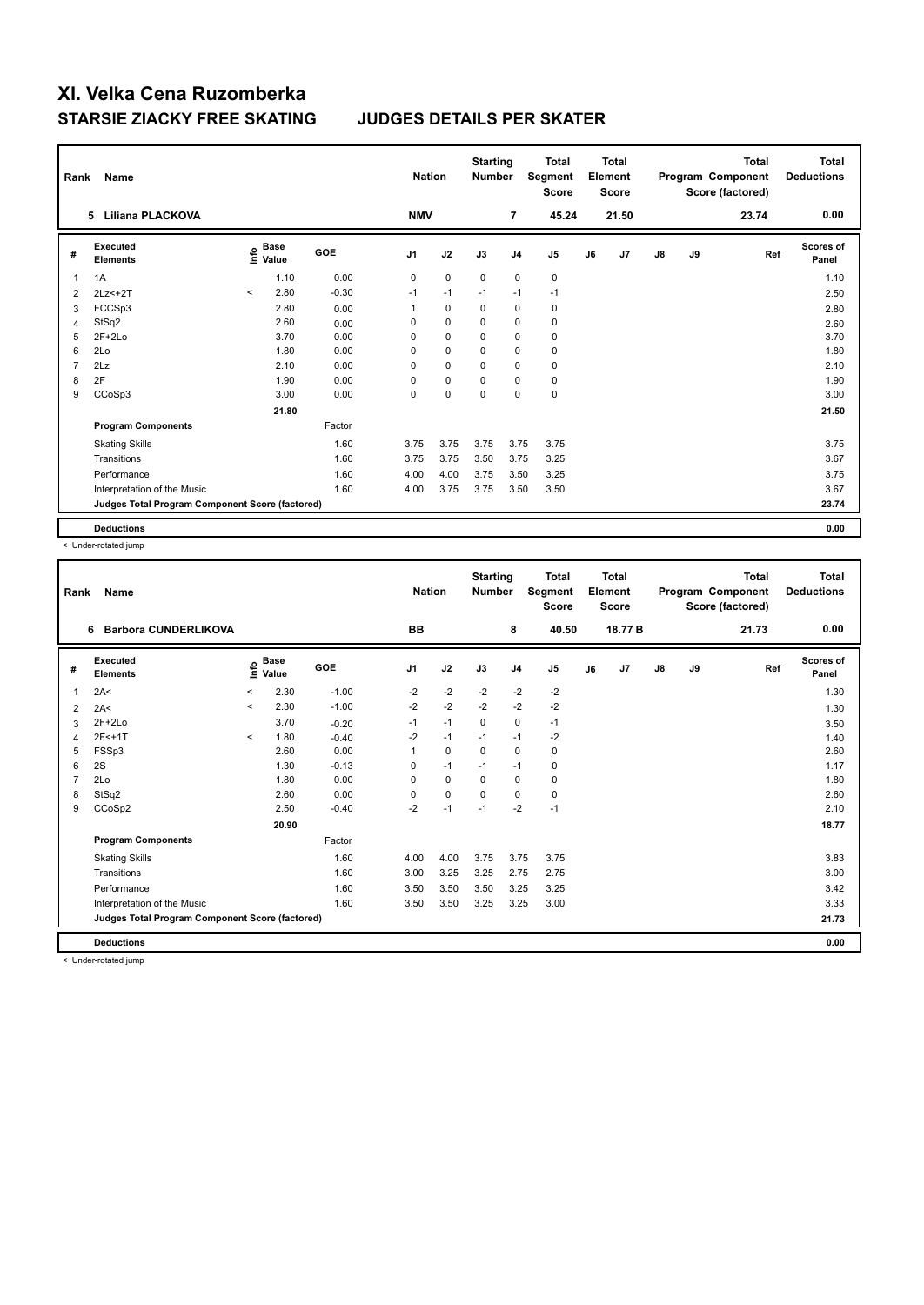| Rank           | Name                                            |      |                      |            | <b>Nation</b>  |             | <b>Starting</b><br><b>Number</b> |                | <b>Total</b><br>Segment<br><b>Score</b> |    | <b>Total</b><br>Element<br><b>Score</b> |               |    | <b>Total</b><br>Program Component<br>Score (factored) | Total<br><b>Deductions</b> |
|----------------|-------------------------------------------------|------|----------------------|------------|----------------|-------------|----------------------------------|----------------|-----------------------------------------|----|-----------------------------------------|---------------|----|-------------------------------------------------------|----------------------------|
|                | 7 Tereza SUPIKOVA                               |      |                      |            | <b>RK</b>      |             |                                  | 4              | 35.56                                   |    | 16.10                                   |               |    | 19.46                                                 | 0.00                       |
| #              | Executed<br><b>Elements</b>                     | ١nfo | <b>Base</b><br>Value | <b>GOE</b> | J <sub>1</sub> | J2          | J3                               | J <sub>4</sub> | J <sub>5</sub>                          | J6 | J7                                      | $\mathsf{J}8$ | J9 | Ref                                                   | <b>Scores of</b><br>Panel  |
| 1              | $2$ Lze $+2$ T                                  | e    | 2.80                 | $-0.60$    | $-2$           | $-2$        | $-2$                             | $-2$           | $-2$                                    |    |                                         |               |    |                                                       | 2.20                       |
| 2              | 1F                                              |      | 0.50                 | 0.00       | 0              | $\mathbf 0$ | $\mathbf 0$                      | $\mathbf 0$    | $\pmb{0}$                               |    |                                         |               |    |                                                       | 0.50                       |
| 3              | CCoSp3                                          |      | 3.00                 | 0.00       | 0              | 0           | 0                                | 0              | 0                                       |    |                                         |               |    |                                                       | 3.00                       |
| 4              | 2Lze                                            | e    | 1.50                 | $-0.60$    | $-2$           | $-2$        | $-2$                             | $-2$           | $-2$                                    |    |                                         |               |    |                                                       | 0.90                       |
| 5              | $2F+2T$                                         |      | 3.20                 | $-0.30$    | $-1$           | $-1$        | $-1$                             | $-1$           | $-1$                                    |    |                                         |               |    |                                                       | 2.90                       |
| 6              | 2Lo                                             |      | 1.80                 | 0.00       | 0              | $\mathbf 0$ | 0                                | $\mathbf 0$    | 0                                       |    |                                         |               |    |                                                       | 1.80                       |
| $\overline{7}$ | StSq1                                           |      | 1.80                 | 0.00       | 0              | $\mathbf 0$ | $\Omega$                         | $\mathbf 0$    | 0                                       |    |                                         |               |    |                                                       | 1.80                       |
| 8              | 1A                                              |      | 1.10                 | 0.00       | $\Omega$       | 0           | $\Omega$                         | $\mathbf 0$    | $-1$                                    |    |                                         |               |    |                                                       | 1.10                       |
| 9              | FCSp1                                           |      | 1.90                 | 0.00       | 0              | $\pmb{0}$   | 0                                | $\mathbf 0$    | $-1$                                    |    |                                         |               |    |                                                       | 1.90                       |
|                |                                                 |      | 17.60                |            |                |             |                                  |                |                                         |    |                                         |               |    |                                                       | 16.10                      |
|                | <b>Program Components</b>                       |      |                      | Factor     |                |             |                                  |                |                                         |    |                                         |               |    |                                                       |                            |
|                | <b>Skating Skills</b>                           |      |                      | 1.60       | 2.75           | 3.25        | 3.25                             | 3.50           | 3.50                                    |    |                                         |               |    |                                                       | 3.33                       |
|                | Transitions                                     |      |                      | 1.60       | 2.75           | 2.75        | 2.75                             | 3.25           | 3.25                                    |    |                                         |               |    |                                                       | 2.92                       |
|                | Performance                                     |      |                      | 1.60       | 2.50           | 3.00        | 3.00                             | 3.25           | 3.25                                    |    |                                         |               |    |                                                       | 3.08                       |
|                | Interpretation of the Music                     |      |                      | 1.60       | 2.50           | 2.75        | 2.75                             | 3.00           | 3.25                                    |    |                                         |               |    |                                                       | 2.83                       |
|                | Judges Total Program Component Score (factored) |      |                      |            |                |             |                                  |                |                                         |    |                                         |               |    |                                                       | 19.46                      |
|                | <b>Deductions</b>                               |      |                      |            |                |             |                                  |                |                                         |    |                                         |               |    |                                                       | 0.00                       |

e Wrong edge

| Rank           | <b>Name</b>                                     |         |                                  |         | <b>Nation</b>  |             | <b>Starting</b><br><b>Number</b> |                | <b>Total</b><br>Segment<br><b>Score</b> |    | Total<br>Element<br><b>Score</b> |               |    | <b>Total</b><br>Program Component<br>Score (factored) | Total<br><b>Deductions</b> |
|----------------|-------------------------------------------------|---------|----------------------------------|---------|----------------|-------------|----------------------------------|----------------|-----------------------------------------|----|----------------------------------|---------------|----|-------------------------------------------------------|----------------------------|
|                | <b>Dominika HATADAMOVA</b><br>8                 |         |                                  |         | <b>ZVM</b>     |             |                                  | $\overline{2}$ | 29.39                                   |    | 13.52                            |               |    | 15.87                                                 | 0.00                       |
| #              | Executed<br><b>Elements</b>                     |         | <b>Base</b><br>e Base<br>⊆ Value | GOE     | J <sub>1</sub> | J2          | J3                               | J <sub>4</sub> | J <sub>5</sub>                          | J6 | J7                               | $\mathsf{J}8$ | J9 | Ref                                                   | <b>Scores of</b><br>Panel  |
| 1              | 2S+1A+SEQ                                       |         | 1.92                             | 0.00    | 0              | $\mathbf 0$ | $\mathbf 0$                      | $\mathbf 0$    | $\mathbf 0$                             |    |                                  |               |    |                                                       | 1.92                       |
| 2              | $2F<+2T<$                                       | $\prec$ | 2.30                             | $-0.60$ | -3             | $-3$        | $-2$                             | $-1$           | $-1$                                    |    |                                  |               |    |                                                       | 1.70                       |
| 3              | 2Lo                                             |         | 1.80                             | $-0.30$ | $-1$           | $-1$        | $-1$                             | $-1$           | 0                                       |    |                                  |               |    |                                                       | 1.50                       |
| 4              | CCoSp2V                                         |         | 2.00                             | $-0.40$ | $-2$           | $-1$        | $-1$                             | $-2$           | $-1$                                    |    |                                  |               |    |                                                       | 1.60                       |
| 5              | StSqB                                           |         | 1.50                             | 0.00    | $-1$           | $\mathbf 0$ | $\mathbf 0$                      | $\mathbf 0$    | $\mathbf 0$                             |    |                                  |               |    |                                                       | 1.50                       |
| 6              | 2T                                              |         | 1.30                             | $-0.20$ | $-1$           | $-1$        | $-1$                             | $-1$           | $-1$                                    |    |                                  |               |    |                                                       | 1.10                       |
| $\overline{7}$ | 2F<                                             | $\prec$ | 1.40                             | $-0.40$ | $-2$           | $-2$        | $-1$                             | $-1$           | $-1$                                    |    |                                  |               |    |                                                       | 1.00                       |
| 8              | FCSp2                                           |         | 2.30                             | $-0.20$ | $-1$           | $-1$        | $\Omega$                         | $\mathbf 0$    | $-1$                                    |    |                                  |               |    |                                                       | 2.10                       |
| 9              | 1A                                              |         | 1.10                             | 0.00    | $\Omega$       | $\mathbf 0$ | $\Omega$                         | $\Omega$       | $\mathbf 0$                             |    |                                  |               |    |                                                       | 1.10                       |
|                |                                                 |         | 15.62                            |         |                |             |                                  |                |                                         |    |                                  |               |    |                                                       | 13.52                      |
|                | <b>Program Components</b>                       |         |                                  | Factor  |                |             |                                  |                |                                         |    |                                  |               |    |                                                       |                            |
|                | <b>Skating Skills</b>                           |         |                                  | 1.60    | 2.50           | 2.75        | 2.75                             | 2.75           | 2.50                                    |    |                                  |               |    |                                                       | 2.67                       |
|                | Transitions                                     |         |                                  | 1.60    | 2.50           | 2.25        | 2.50                             | 2.50           | 2.25                                    |    |                                  |               |    |                                                       | 2.42                       |
|                | Performance                                     |         |                                  | 1.60    | 2.50           | 2.50        | 2.50                             | 2.75           | 2.25                                    |    |                                  |               |    |                                                       | 2.50                       |
|                | Interpretation of the Music                     |         |                                  | 1.60    | 2.25           | 2.25        | 2.50                             | 2.50           | 2.25                                    |    |                                  |               |    |                                                       | 2.33                       |
|                | Judges Total Program Component Score (factored) |         |                                  |         |                |             |                                  |                |                                         |    |                                  |               |    |                                                       | 15.87                      |
|                | <b>Deductions</b>                               |         |                                  |         |                |             |                                  |                |                                         |    |                                  |               |    |                                                       | 0.00                       |